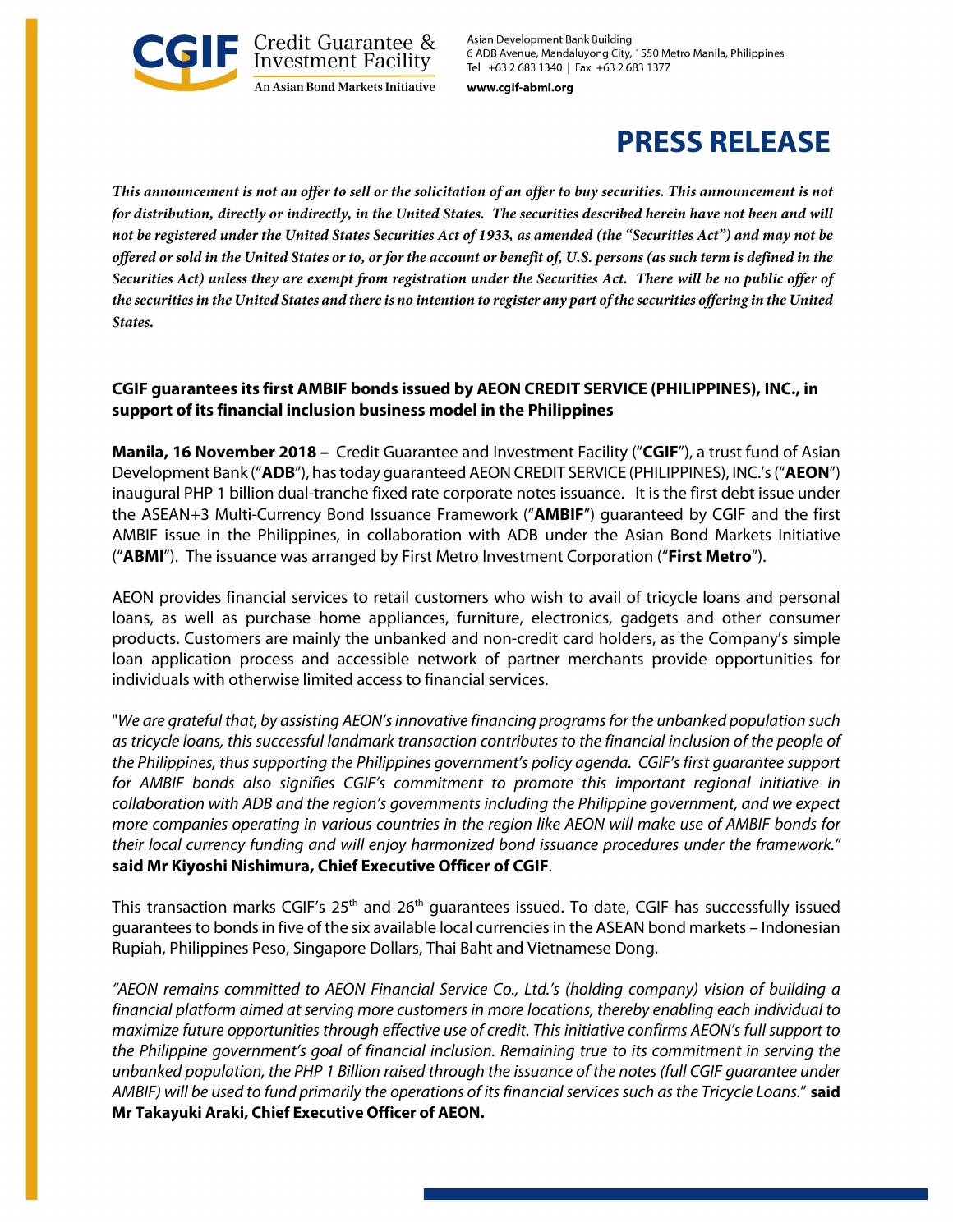"*We are honored to have been part of this landmark transaction as Sole Arranger for AEON's maiden issuance, the first-CGIF guaranteed AMBIF issuance in the history of the bond program, and the first security by a Restricted Issuer to be enrolled in the Philippine Dealing Exchange System. This serves as a benchmark for domestic issuers, particularly those who look to expand regional presence and tap ASEAN+3 capital markets. Its success would not be without the support and cooperation of ADB, CGIF, the Securities and Exchange Commission and the Philippine Dealing System.*" **said Mr Rabboni Francis B. Arjonillo, President of First Metro.**

"*We hope that this pilot bond will pave the way for similar bond issues going forward. Vibrant local currency bond markets provide valuable alternative sources of funding for companies while borrowing in local rather than foreign currencies strengthens the overall stability of the domestic financial sector."* **said Mr Yasuyuki Sawada, ADB Chief Economist.**

AMBIF is a policy initiative of the ASEAN+3 Bond Market Forum under ABMI to support intraregional recycling of funds. It creates a nexus among domestic professional local currency bond markets in the region to help facilitate intraregional bond and note issuance and investment by creating common market practices; utilizing a common document for submission, the Single Submission Form (SSF); and highlighting transparent issuance procedures as documented in the Implementation Guidelines for each participating market, currently, Cambodia; Hong Kong, China; Japan; Malaysia; the Philippines; Singapore; and Thailand.

The PHP 1 billion dual-tranche fixed rate corporate notes were 3.25x oversubscribed and are priced at an interest rate of 7.30% p.a. for the 3-year maturity term, and 7.70% p.a. for the 5-year maturity term. A total of seven (7) banks participated in the transaction.

# **About CGIF**

CGIF is a multilateral facility established by the Association of Southeast Asian Nations ("ASEAN") members, China, Japan, Korea ("ASEAN+3") and Asian Development Bank ("ADB"). It is established as a trust fund of ADB with paid-in capital of USD859.2 million from its Contributors. As a key component of the Asian Bond Markets Initiative, CGIF was established to develop and strengthen local currency and regional bond markets in the ASEAN+3 region. CGIF commenced its guarantee operations on 1 May 2012 and seeks to provide credit enhancements, mainly in local currencies, issued by credit worthy ASEAN+3-domiciled bond issuers.

# **CGIF's Credit Ratings**

| <b>Rating Agency</b> | <b>Scale</b>                        | <b>Ratings</b>          | <b>Outlook</b> | <b>Date Reviewed</b> |
|----------------------|-------------------------------------|-------------------------|----------------|----------------------|
| Standard & Poor's    | Global (Long Term &<br>Short Term)  | $AA/A-1+$               | Stable         | 22 June 2018         |
| <b>RAM Ratings</b>   | Global / ASEAN /<br><b>National</b> | gAAA/<br>seaAAA/<br>AAA | Stable         | 18 December 2017     |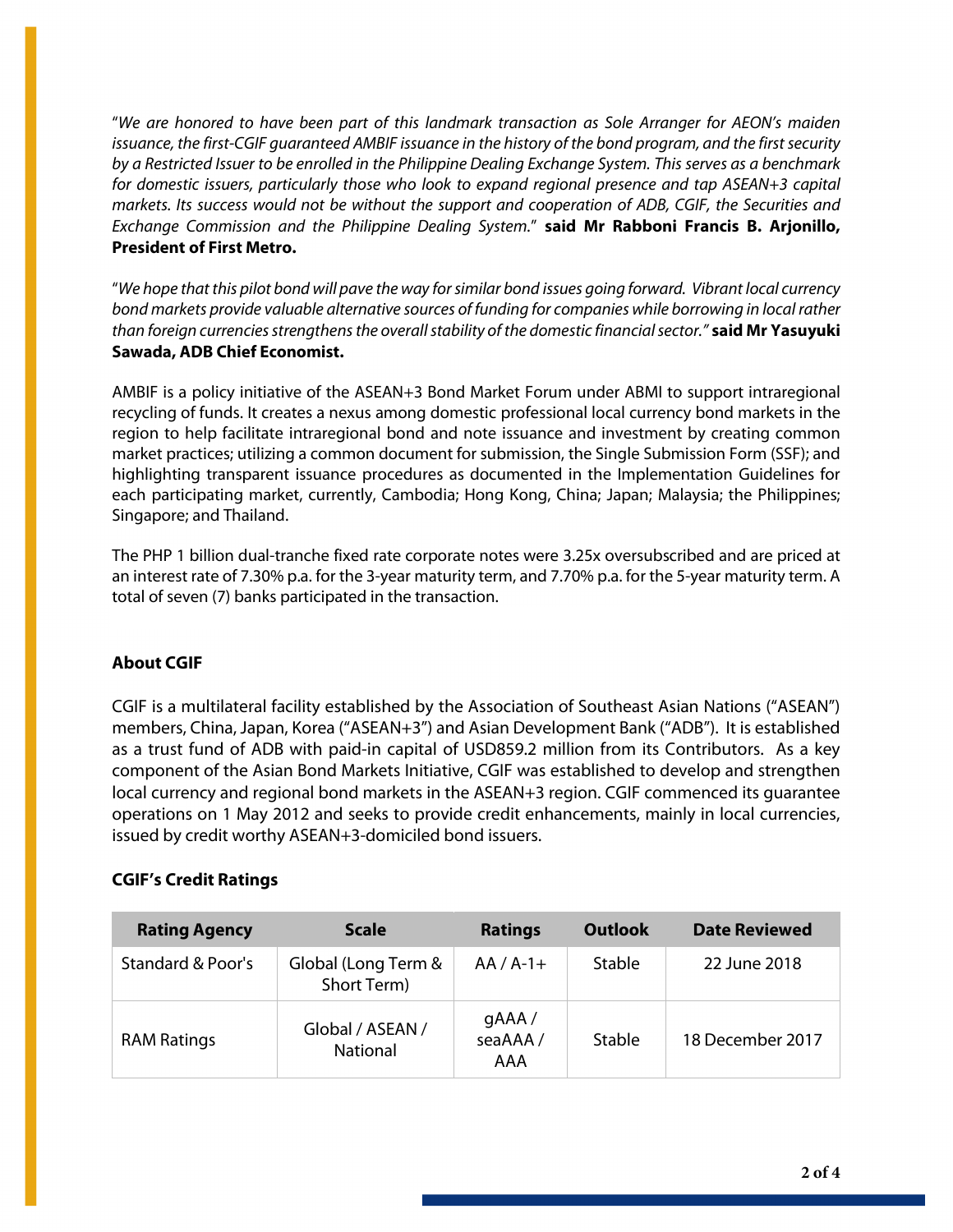| <b>Rating Agency</b>              | <b>Scale</b>    | <b>Ratings</b> | <b>Outlook</b> | <b>Date Reviewed</b> |
|-----------------------------------|-----------------|----------------|----------------|----------------------|
| MARC.                             | <b>National</b> | AAA            | Stable         | 18 January 2018      |
| <b>TRIS Ratings</b>               | <b>National</b> | AAA            | Stable         | 10 October 2018      |
| <b>Fitch Ratings</b><br>Indonesia | <b>National</b> | AAA            | Stable         | 15 November 2018     |

For more information, please visit: [https://www.cgif-abmi.org](https://www.cgif-abmi.org/)

## **About AEON**

AEON Credit Service (Philippines) Inc. was incorporated on February 14, 2013. A month after its incorporation, AEON commenced operations by offering AEON Installment Plan, a loan facility availed by customers for the purchase of consumer products without any credit card, through a growing network of partner merchants and store affiliates.

AEON is a subsidiary of AEON Financial Service Co., Ltd. Japan ("AEON Financial"), a company listed on the First Section of the Tokyo Stock Exchange. The core business of AEON Financial is the issuance of credit cards and prepaid cards. It has 35 million credit card holders in Japan and overseas, and 41 million prepaid card holders in Japan. It is in fact one of the biggest credit card issuers and a leading consumer credit provider in Japan.

For more information, please visit: [www.aeonphilippines.com.ph.](http://www.aeonphilippines.com.ph/)

### **About First Metro**

First Metro Investment Corporation is the investment banking arm of the Metrobank Group, one of the largest financial conglomerates in the country.

First Metro is the biggest investment bank in the Philippines with assets of P53.6 billion and stockholders' equity of P14.1 billion as of end-2017. Backed by over 50 years of experience in developing the country's capital markets, our key strengths lie in origination, structuring, and execution.

We offer a wide range of services – from debt and equity underwriting, loan syndication, project finance, and financial advisory, to investment advisory, government securities and corporate debt trading, equity brokering, online trading, asset management, and research.

In 2017, First Metro participated in 67% of the total publicly listed capital transactions in the domestic market, raising P493.33 billion for the public and private sectors. We accounted for 85% of total bond issues for the year, proof of our solid leadership, innovation, and service excellence.